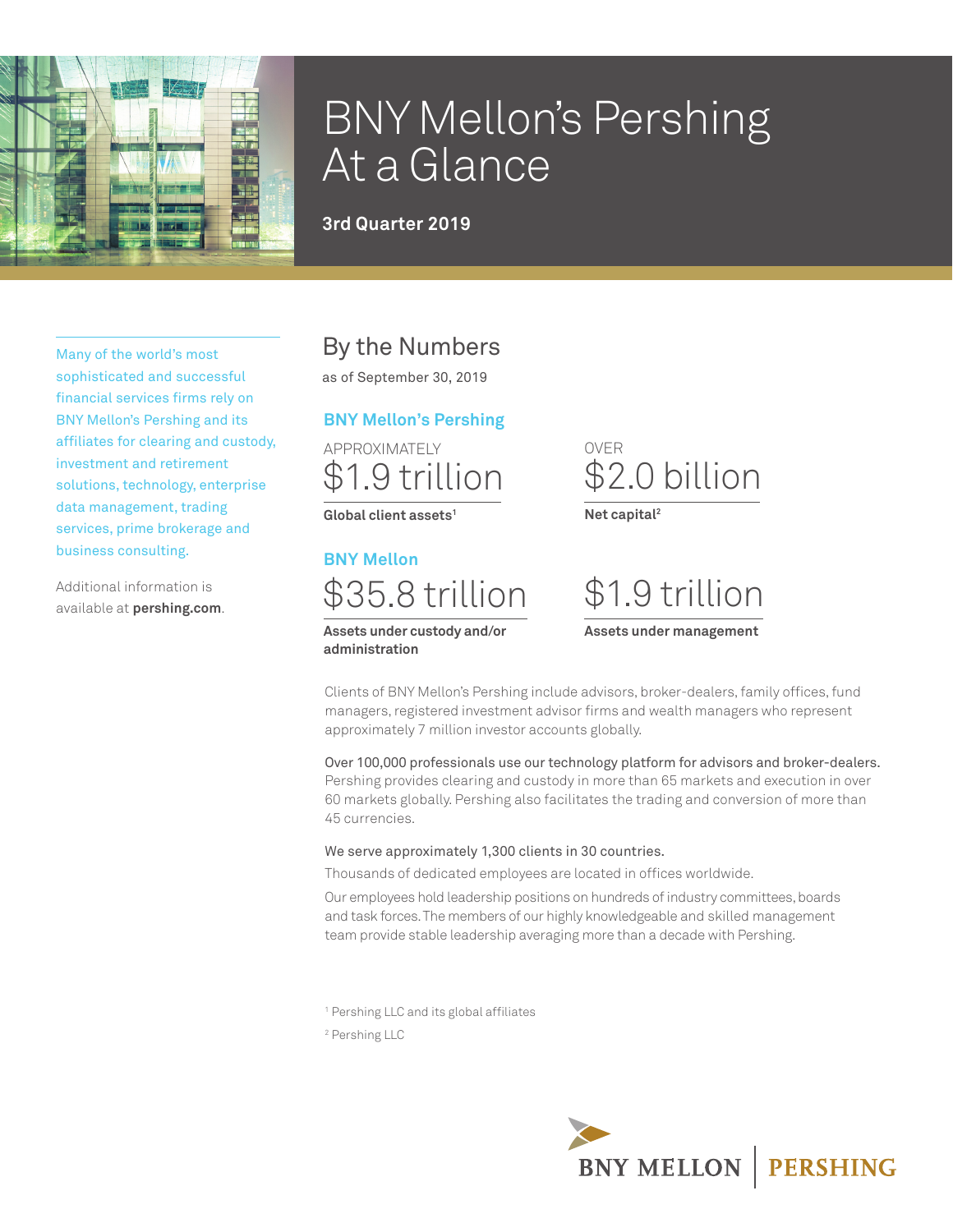# Timeline

1784 The Bank of New York is founded by Alexander Hamilton

1869 T. Mellon and Sons' Bank is founded

1939 Pershing is founded

1971 Pershing incorporates

1977 Pershing is acquired by Donaldson, Lufkin & Jenrette Securities Corporation

### 1985

Donaldson, Lufkin & Jenrette Securities Corporation (including Pershing) is acquired by Equitable Life

### 1987

Pershing acquires the clearing operation of Lawrence Keen & Co. (now Pershing Securities Limited)

### 1988

Pershing pioneers online trading with launch of PC Financial Network on Prodigy, an online service that pre-dated commercial use on the internet by several years

## 1991

Equitable Life (including Pershing) is acquired by AXA

## 1995

Pershing launches the first mobile trading application on Sony Magic Link Screen Phone

### 1997

Pershing launches NetExchange Pro®, the first fully-transactional, internet-based workstation for brokers and advisors

## 2000

Donaldson, Lufkin & Jenrette Securities Corporation (including Pershing) is acquired by Credit Suisse First Boston

Pershing establishes iNautix India

# **History**

Since our founding in 1939 as an execution provider for regional financial organizations, Pershing has grown to become a global financial business solutions provider with offices around the world. We are a company built by our clients—we have responded to their needs and evolved to help them succeed. View some of Pershing's milestones in our timeline.

### Industry Awards and Recognition

- › Wealthmanagement.com named Pershing category winner for Technology Providers Innovation Platform Award for Corporate Social Responsibility/Diversity (2019).
- › Global Custodian awarded Pershing the Prime Brokerage-Client Service award (2019).
- › Pershing's Business Metrics and Assessment Tool was recognized by *Investment News* at its Innovation Award ceremony. Our interactive benchmarking tool was selected based on its ability to help advisory firms better understand their business fundamentals, reduce business risk, and drive change and profitable business growth (2019).
- › Pershing achieved the #1 ranking for brokerage statements in DALBAR's annual *Trends & Best Practices in Investor Statements*. This is the thirteenth consecutive year that our brokerage account statement has received the "Excellent" rating from DALBAR, an independent firm that identifies best-in-class communications that assist clients in understanding and managing investments (2019).
- › Pershing was named "Prime Broker of the Year" at the Global Custodian Industry Leaders Awards. Pershing also received an award for best Prime Brokerage Operations (2018).
- › Pershing named Customer Service Institute of America (CSIA) Platinum Provider. The CSIA measures and certifies organizations against the International Customer Service Standard. Pershing first achieved CSIA Platinum Provider in 2015 and is now re-certified as a CSIA Platinum Provider for the next three years (2018).
- › Pershing was named category winners for Practice Management and Thought Leadership by wealthmanagement.com (2018).
- › Waters Sell-Side Technology recognized Pershing as the best sell-side, web-based development environment category for NetX360®, the firm's technology platform for broker-dealers, wealth managers and advisors (2018).
- › The Bank Insurance and Securities Association (BISA) Technology Innovation Award went to Albridge for the re-launch of Albridge Wealth Reporting, a comprehensive application that allows advisors to collaborate with clients by sharing metrics charts, graphs, portfolio snapshots—that illustrate progress towards their financial goals. This is the third year in a row that Albridge was recognized for its leadership in the advancement of innovative technology products, services and platforms for the financial services industry (2018).
- › The Gramercy Institute gave Pershing strategic excellence awards for both its new client communications platform and the firm's C-suite engagement strategy (2018).
- › Pershing was named #1 U.S. clearing firm, ranked by number of broker-dealer customers (*InvestmentNews*, 2008–2018).
- › Managed360® was named Best New Product for High-Net-Worth Advisory (*Private Asset Management* magazine, 2017).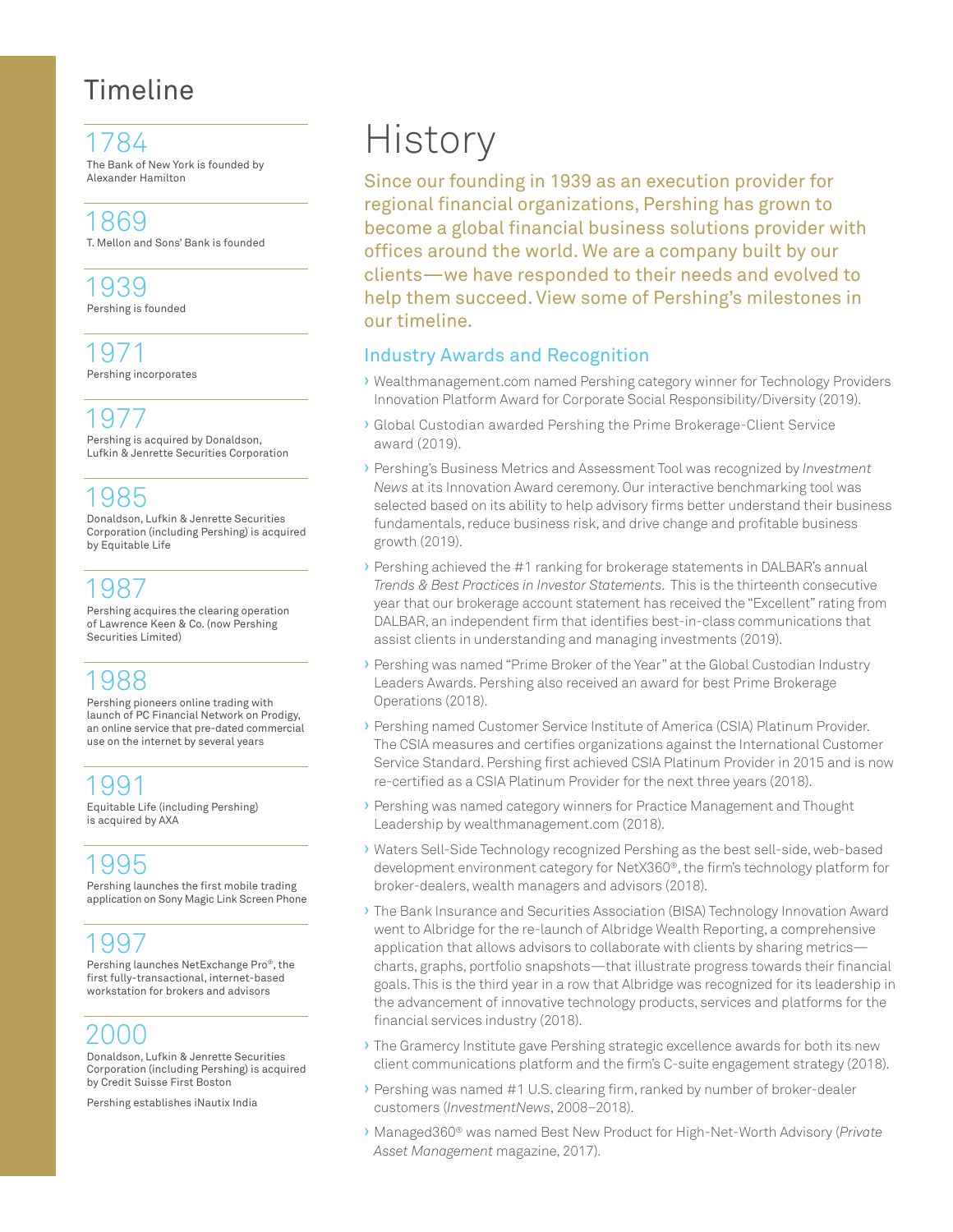# Timeline

# Strengthen Your Success With Our Solutions

Let us help you plan for the impact of changing markets and regulations.

Maximize new wealth management and investment strategies to improve profitability and drive business growth.

Leverage emerging technology and big data to create efficient processes and capability, and drive decisions.

Explore our extensive range of programs designed to attract and retain the right people for a lasting business.

We provide a vibrant and comprehensive network of solutions to help our clients run their business more efficiently so they can serve their clients more effectively. We help clients improve profitability and drive growth; create capacity and efficiency; stay ahead of regulatory change; and attract and retain talent.

### Practice Management

Our practice management solutions include thought leadership, advisor programs, consulting, events and more.

For our latest commentary and actionable insights on industry trends and topics of interest, visit the Perspectives section on pershing.com. Recent highlights include:

› Beyond the Hedge Fund Headlines Hedge funds may be capturing the media's attention—but the real news is in alternative strategies. Interest rates, a broadening investor base, and increased access to alternative strategies among RIAs are some of the factors driving growth in industry AUM.

› CHINA RISING: The Whys and Hows of Trading in the World's Second Largest Economy The Chinese financial markets have always been a fascinating amalgam

of the country's rich, complex history and its people's vibrant entrepreneurship and dynamism. While the histories of many global exchanges are steeped in fascinating tales of their own, China—with its multiple exchanges, dual currencies (Hong Kong dollar and Chinese renminbi) and disparate regulatory regimes—is certainly among the most beguiling. This paper focuses on the 'North-bound' flow of offshore funds being deployed into the Shanghai and Shenzhen exchanges.

### › Win, Grow, Retain: How to Enrich your Business with Smart Liability Management

When advisors start conversations about strategic borrowing, they position themselves to win, grow and retain assets and clients. Serving as a resource for clients' credit needs may help advisors differentiate themselves. Lending could also start conversations about philanthropy, business needs or existing liabilities. In addition, assets tend to be stickier when tied to a loan. This whitepaper shares case studies, conversation starters and tips for incorporating liability management into your business.

2002

Lockwood Advisors is acquired by The Bank of New York

### 2003

Pershing is acquired by The Bank of New York

2004 Pershing Securities International Limited established in Dublin, Ireland

First in the industry to implement fully transparent processing on a large scale, bringing service level monitoring and nearly straight-through processing to online service requests

### 2005

Pershing establishes Pershing Advisor Solutions LLC Lockwood Advisors combines with Pershing

### 2007

Pershing establishes Prime Services business

Merger of The Bank of New York and Mellon Financial Corporation

Pershing establishes Managed Investments business

### 2010

BNY Mellon acquires the PNC GIS lines of business and Pershing gains new managed account capabilities as well as Albridge

### 2011

Pershing launches Pershing Securities Australia Pty Ltd.

2012 Pershing Securities Canada Limited becomes a member of the Toronto Stock Exchange

Pershing (Channel Islands) Limited is established

# 2014

Pershing celebrates its 75th anniversary

BNY Mellon celebrates its 230th anniversary

### 2016

NetXServices® API Store reinvents integration process with innovative, intuitive self-service experience